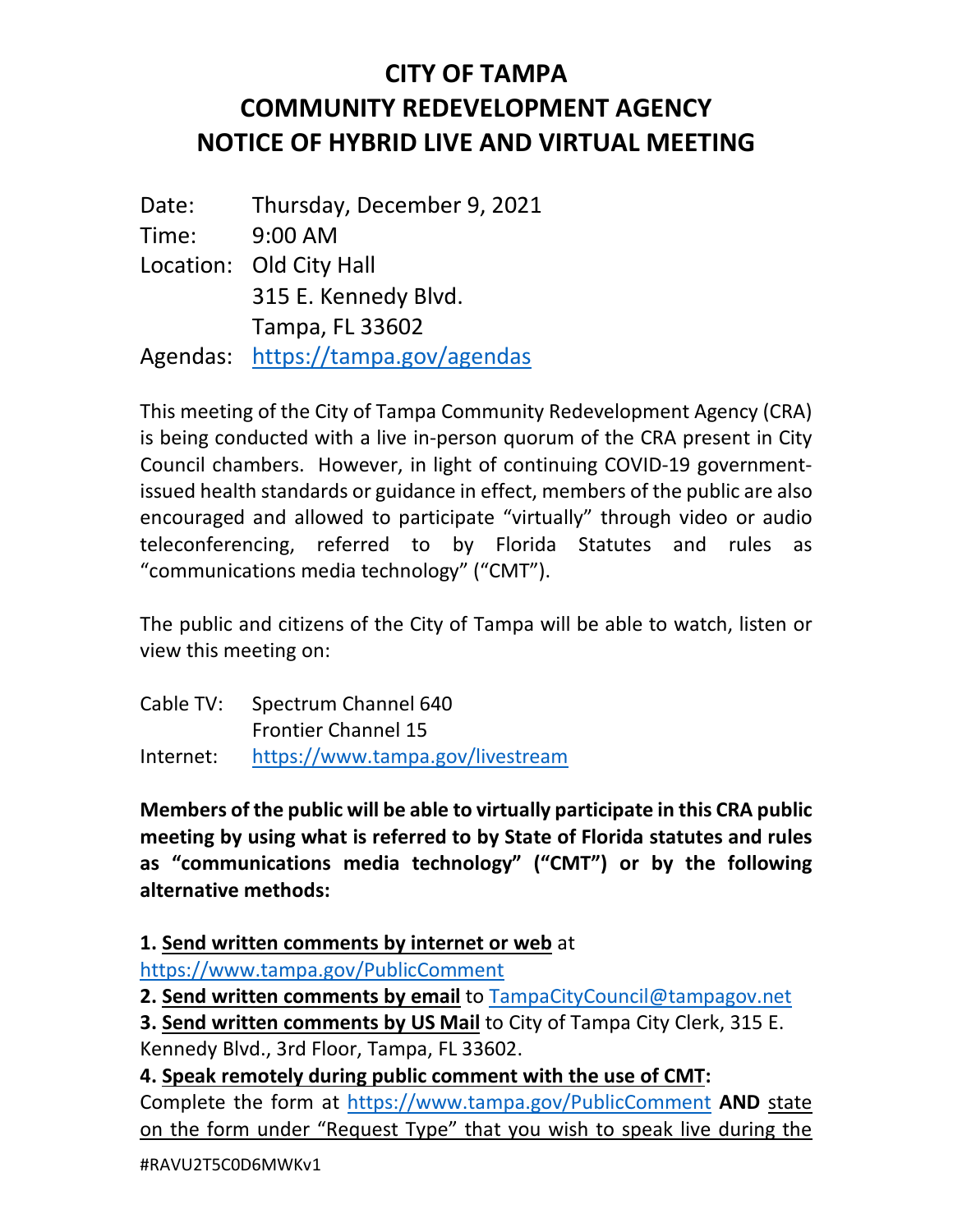public comment period. You will then be contacted with additional instructions on how to participate live through the use of CMT.

**5. Participate by using CMT available at Old City Hall:**

Those individuals, who do not have access to a communications media device, have the option of participating via communications media technology, which will be made available to the public by the City of Tampa, during the hybrid live/virtual meeting, at:

## Old City Hall 315 E. Kennedy Blvd., Tampa, FL 33602 (2<sup>nd</sup> Floor)

## *PLEASE NOTE: Use of masks and social distancing inside the building are encouraged.*

Persons requiring help in accessing these means of public participation should call 813-274-8397 for assistance.

All written comments for CRA matters must be received no later than **24 hours prior to the meeting**, in order to be distributed timely to CRA members and made part of the record. Registration for speaking **remotely** must also be requested at least **24 hours prior to the meeting.**

Public comments, made remotely using CMT or in-person, will be heard at the start of the meeting at the direction of the CRA and should not exceed three (3) minutes unless expressly allowed by the CRA. Written comments received by mail or email will be distributed to the CRA, and will also be included in the permanent record of the meeting. All public comments timely received by mail, email, or by remote participation via CMT will be afforded equal consideration as if the public comments were made in person.

Should any person desire to appeal any decision of the Tampa CRA with respect to any matter to be considered at this meeting, that person shall ensure that a verbatim record of the proceeding is made including all testimony and evidence upon which any appeal may be based [\(F.S.](http://www.leg.state.fl.us/Statutes/index.cfm?App_mode=Display_Statute&URL=0200-0299/0286/Sections/0286.0105.html)  [286.0105\)](http://www.leg.state.fl.us/Statutes/index.cfm?App_mode=Display_Statute&URL=0200-0299/0286/Sections/0286.0105.html).

#RAVU2T5C0D6MWKv1 In accordance with the Americans with Disabilities Act ("ADA") and Section 286.26, Florida Statutes, persons with disabilities needing a reasonable accommodation to participate in this public hearing or meeting should contact the City of Tampa's ADA Coordinator at least 48 hours prior to the